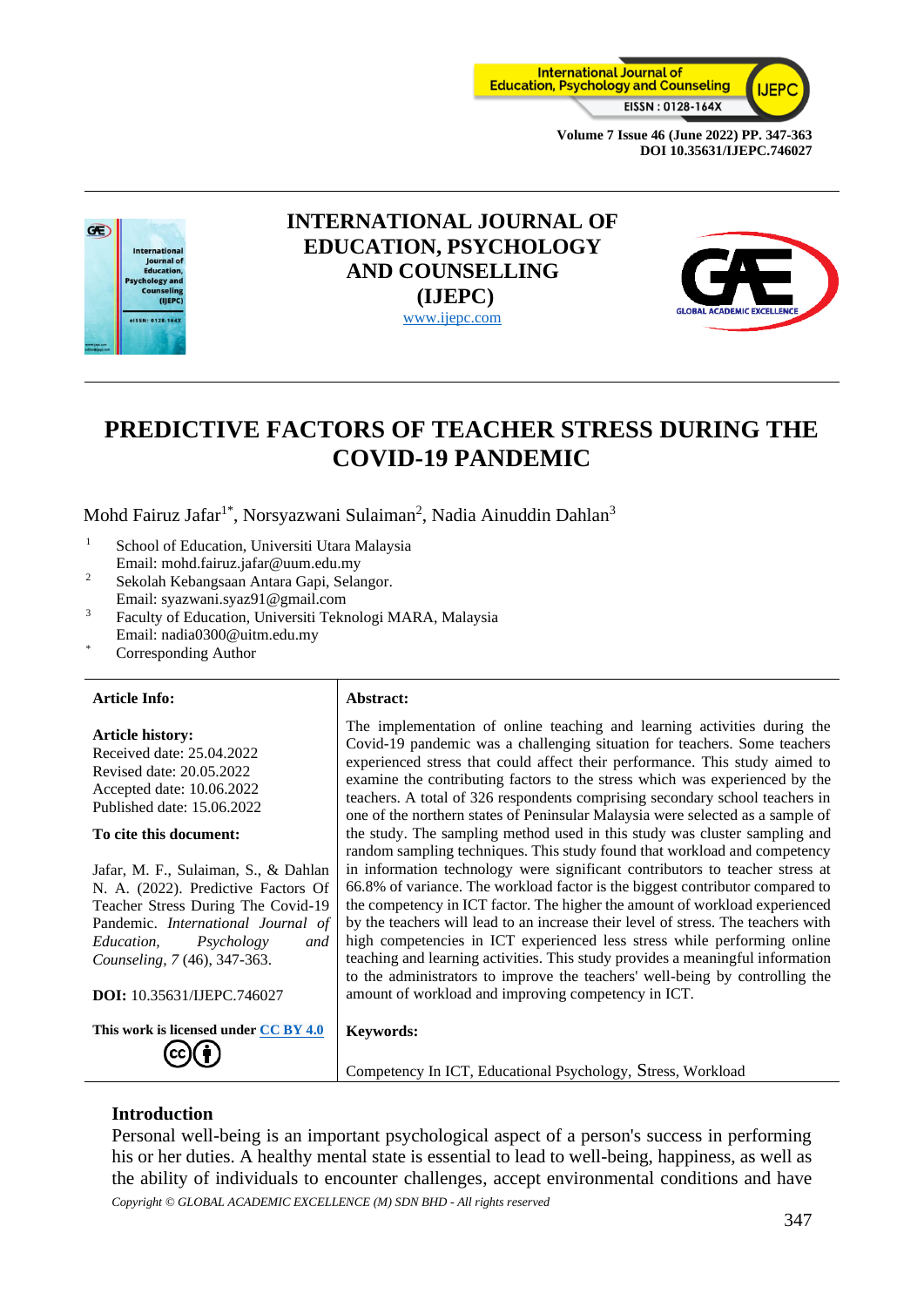

positive qualities in themselves (Mohamad & Ibrahim, 2018). However, most individuals encounter various challenges such as managing a family, earning a living, getting a suitable job, stable financial resources and ensuring that every need of life is met. Therefore, the desire to meet the necessities of life perfectly may cause stress symptoms. Stress that fails to be managed properly can adversely affect an individual's health such as experiencing emotional stress and ultimately leading to undesired actions. The stress experienced by the individual stems from various conflicts hovering around him that originate from within himself or the environment. The ability of individuals to manage stress well can contribute to the well-being and sustainability of society.

According to the Ministry of Health Annual Report in 2018, a total of 331,052 Malaysians have undergone mental health screening tests at health clinics throughout the country. Mental health tests performed using the Depression Anxiety Stress Scales (DASS) are specialized screening to detect depression, anxiety and stress. A total of 27,611 or 8.3% of the total individuals screened were found to be experiencing stress, 10.2% were experiencing anxiety symptoms and another 6.5% were experiencing depression (Ministry of Health Malaysia, 2018). Thus, new findings on stress in specific situations such as in the employment sector, at work, family relationships and society can provide new information so that matters related to stress symptoms can be managed as best as possible.

The pandemic situation that has plagued the world since November 2019 has affected various sectors including the economic, financial, tourism and education sectors. In the context of education affected by the Covid-19 pandemic, it was found that teachers experienced more significant stress. Besser, Lotem, and Zeigler-Hillet (2020) and Vu, Hoang, Than, Nguyen, Dinh, Le, and Nguyen (2020) revealed that educators such as teachers and lecturers in the university experienced psychological disorders during the Covid-19 pandemic outbreak. Therefore, studies on the level of stress for the sustainability of teachers in Malaysia in conducting teaching and learning activities during the Covid-19 situation should be explored to identify teacher stress contributing factors and relevant solutions can be proposed.

In the education sector, teachers are the most important entity to ensure that students receive the best education for the development of their potential. However, if teachers experience stress, this condition will inevitably lead to disharmonious situations such as depression, frustration and high anxiety. In fact, stress can affect the quality of teaching and learning. Researchers note that stress among teachers may become more serious when teachers are faced with new challenges and situations such as learning in a pandemic environment compared to normal practice. Yahaya, Ramli and Ismail (2010) found that teachers often experience stress when performing teaching tasks. Teachers who experience stress symptoms can cause their work performance and well-being to be disrupted (Ramli & Mirzani, 2010).

Ideally, trained teachers should have the skills to conduct teaching and learning either formally in the classroom or online. The exposure of online teaching and learning activities encouraged by the Ministry of Education is to prepare students who are able to compete with the international community in the new era. This process has been emphasized since before the pandemic situation. Therefore, teachers in Malaysia should have the highest resilience to encounter any challenge as they have been exposed to the use of technology in teaching. Therefore, teachers are certainly able to control stress and face current challenges well as they have been professionally trained in teacher education program.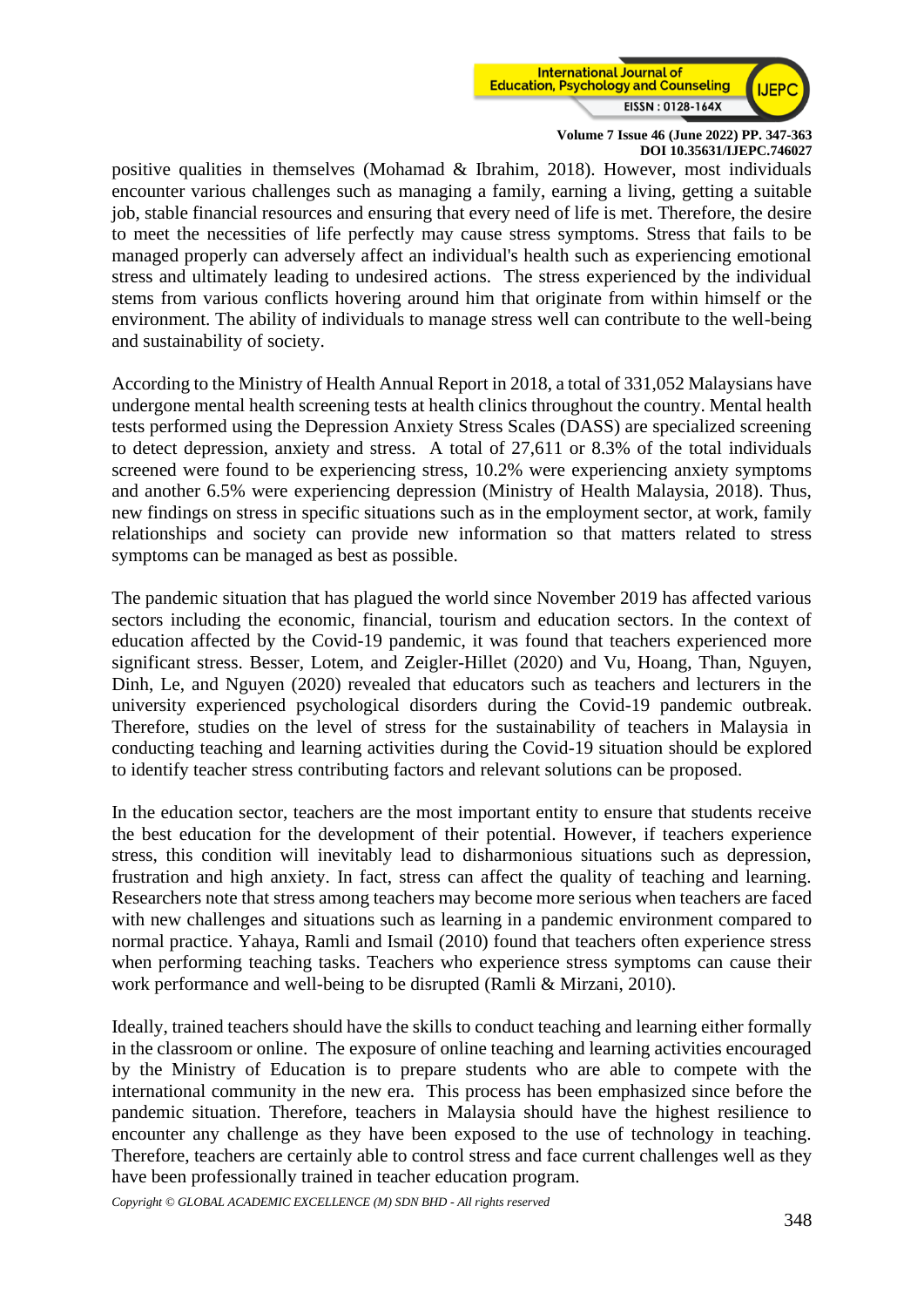

Past studies have shown that a number of teachers in Malaysia experience stress symptoms in conducting their teaching (Abdullah & Ismail, 2019; Othman & Sivasubramaniam, 2019; Hassan & Kavita, 2018). The National Union of Teaching Profession (NUTP) emphasized that stress among teachers is becoming more alarming due to the increasing workload of teachers. Moreover, 70% of the 9,000 teachers surveyed nationwide experienced stress due to having to deal with workloads, as well as the attitudes of principals, parents, and students in school in addition to conducting their work (Daily News, 2013). The teacher stress is not only due to teaching activities in the classroom, but they are also burdened with clerical tasks such as making records of student attendance in the system, file management and others (Othman & Sivasubramaniam, 2019). In addition, studies in terms of gender found that the number of female and male teachers with stress was higher. The level of emotional stress and depression of women compared to men is in the ratio of 2:1 (Ramli, Yahaya, Yahaya, & Lazin, 2010). Meanwhile, the World Health Organization (WHO) (2017) reported that stress and depression often occur in women (5.1%) and men (3.6%). The consensus among female teachers is 43.9% and male teachers only 40% (Othman & Sivasubramaniam, 2019). According to Yahaya, Ramli and Ismail (2010), there is no difference in teacher stress between male and female teachers. Therefore, the findings of studies on stress among teachers based on gender factors are inconsistent and require further studies to look at the rate of teacher stress in specific situations.

The Covid-19 virus that hit the world starting in November 2019 in Wuhan province, China resulted in a serious worldwide transmission until the WHO declared the Covid-19 as a pandemic (WHO, 2020). In this regard, the Malaysian Government has also declared a Movement Control Order (MCO) since 18 March 2020. The Government took the initiative by implementing online teaching and learning process according to Circular 100 Number 03/2020 (Ministry of Education, 2020). Therefore, skills in using information and communication technology (ICT) for the learning processes are essential to ensure the smooth running of the learning process (Hasnuddin, Norfaizuryana, & Nor Azzarahton, 2015; Khadijah, Tengku Norhayati, Mohd. Isa & Hafizhah, 2014). Rogayah and Mohd Aderi (2016) argued that the use of ICT will create a fun learning environment and can improve the quality of teaching either inside or outside the classroom. However, the implementation of online teaching among teachers in Malaysia is still lacking in discussion (Kabilan & Embi, 2004). In fact, the findings of a study from Koo (2008) showed that time constraints and lack of ICT access cause problems for teachers for online teaching and learning (T&L) process. Based on this situation, we believe that a survey study should be conducted to explore whether ICT competence for online T&L is a contributing factor to teacher stress while conducting online teaching during the pandemic.

# **Literature Review**

There are three points that will be discussed in the literature review namely stress, workload and competency of information and communication technology.

#### *Stress*

Lazarus and Opton (2009) stated that stress is a situation or feeling that comes from an experience when an individual considers the demands they receive are too high and cannot be met due to lack of social and personal resources. Meanwhile, Bhatia (2009) and Vanden Bos (2015) stated that stress is an outrageous stimulus of emotions that interferes the balance of thoughts and behaviors of an individual that produces a positive or negative response.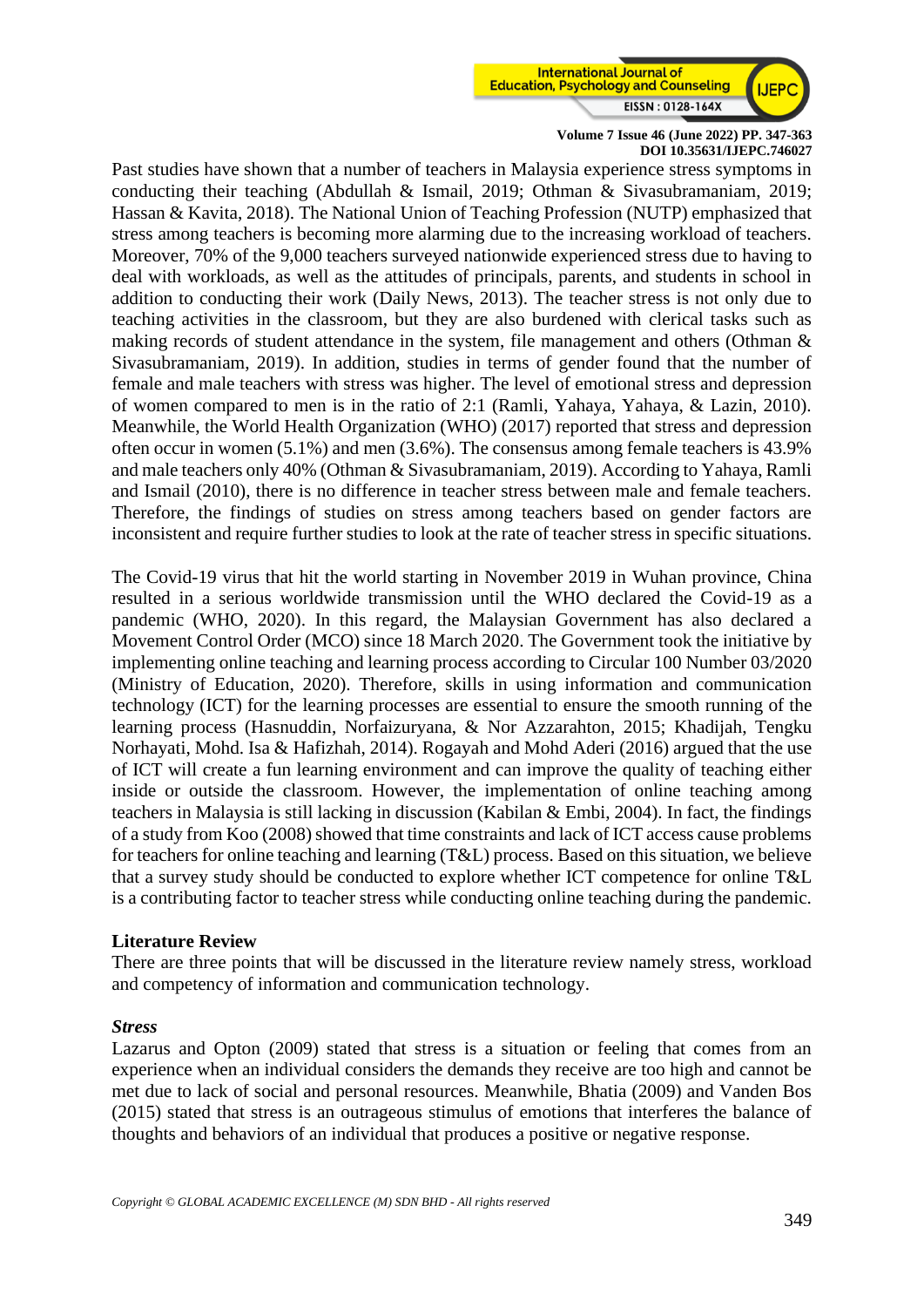

The Islamic perspective explains that stress is the nature of human life. This stress can have both positive and negative impacts depending on how a person controls, manages and handles the stress experienced. From another point of view, if an individual is able to manage the stressful situation he encounters, his reward will be greater in the sight of God (Mohd Taib & Hamdan, 2006). However, stress that is not managed properly can be detrimental to oneself and those around. Reactions to stress can also be sinful when doing things that are forbidden by religion. Prolonged symptoms of stress depend on the individual's ability to manage it on his own or with support obtained from others such as parents, children, colleagues, and the head of the organization, or anyone he trusts. Jusoh and Abd Kadir (2009) stated that stress is a common cause of emotional distress when a person does not know how to deal with it and will even cause greater problem.

Kyriacou (2000) explained that stress among teachers occurs when a teacher suffers from an emotional disorder as a result of the stress he faced due to his own factors or external factors. Stress also occurs due to an emotional state that is not at ease as a result of feeling frustrated, worried and angry about other matters. The symptoms of stress faced by teachers can cause serious psychological disorders and can even be detrimental to their health. Stress that fails to be controlled will cause teacher motivation to decrease which has a less favourable impact on the quality of education. The teaching and learning process (T&L) will be disrupted so that it can have a negative impact on student achievement. This will also disrupt efforts to achieve national educational goals.

In the context of stress experienced by teachers, past studies have examined workload, handling problematic students, time management, work environment and relationships among school staff (Tajulashikin & Fazira, 2013; Hart, Wearing & Conn, 1995; Kelly & Berthelsen, 1995). Teachers often experience stress stemming from external assignments (Sheppard, 2008), preparation of paperwork, attending various meetings (Hansen & Sullivan, 2003; Center & Steventon, 2001) and classroom management-related tasks (Center & Steventon, 2001). However, there is no denying that the main responsibilities of teachers are to prepare teaching plans, prepare activities related to teaching and learning, and book marking (Rieg, Paquatte & Chen, 2007). In the context of Covid-19 pandemic situation, factors that contribute to teacher stress in conducting teaching and learning activities need to be identified.

A study conducted by Antoniou, Polychroni and Vlachakis, (2006) showed that the factors that cause teachers to experience stress are their students, lack of interest, low attainment and dealing with students with difficult behaviors. The study also showed that female teachers experienced significantly higher levels of occupational stress, specifically related to interactions with students and colleagues. In another study, Gold and Roth (2013) reported that many teachers are aware of stress in themselves, but they do not know how to deal with them as severe stress can affect performance, job satisfaction, and productivity. Furthermore, in terms of mental health, we agree with a previous study that this mental illness occurs y due to external factors rather than internal factors (Mohamad & Ibrahim, 2018). This clearly proves that the field of work of the teacher is indeed closely related to the problem of depression. There are also past studies that have shown that employees in the field of education are at high risk for experiencing stress problems (Mohamad & Ibrahim, 2018).

Moreover, past studies have also proven that stress problems will cause a huge impact on the field of education. According to Zuraimy, Azizi and Mohd Nor (2016), time management stress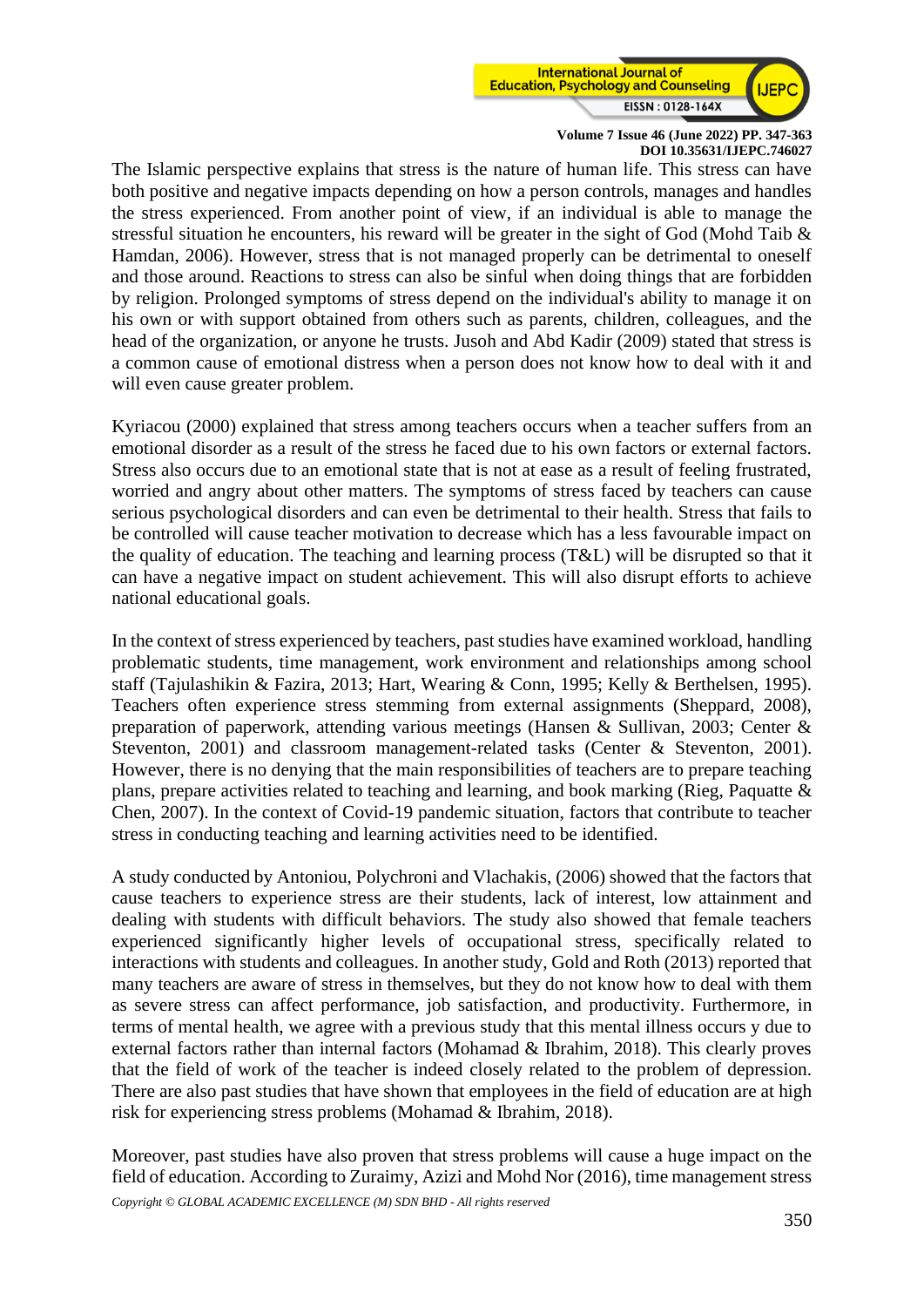

and career stress are in line with previous studies which found that workload, class size, workplace stress, ambiguity of roles and conflicts, lack of support from colleagues and administration, and student misconduct put pressure on the teachers. Azrul Hisham (2009) stated that burden of duty is one of the factors that cause teacher stress. Similar findings were obtained by Hong and Aziah (2015) on the comparison of teacher work stress in national schools and national-type schools in the southwestern district of Penang. They concluded that the burden of duty was the second highest contributing factor to teacher stress after student discipline factor. On the other hand, Azrul Hisham (2009) and Hong and Aziah (2015) conducted a study in the context of a normal teacher work environment. Research on the workload of teachers in the implementation of online teaching and learning activities during the pandemic is still lacking.

Consequently, teacher's stress will affect teaching and learning activities (Von Der Embse & Mankin, 2021; Pressley, Ha & Learn, 2021). The pupils will get some bad impacts when teachers are unable to prepare for teaching properly (Gupta, Aggarwal, Sable, Chahar, Sharma, Kumari, & Maji, 2021). The student's psychology aspect is also agitated because of the actions of teachers who are unable to control their emotions due to the stress (Madigan & Kim, 2021). The teachers who experience stress also can cause poor relationship between colleagues. This situation will affect the school climate.

Furthermore, teacher stress includes depression, mental stress, frustration and anxiety. Teachers who fail to control themselves due to stress will affect the teacher's relationship with students as well as the quality of teaching and learning especially online learning process. This problem can affect the quality of education and school which in turn hinders efforts to create a society that is able to excel and glorify the quality of education in Malaysia.

# *Competence in Information and Communication Technology (ICT)*

In the context of online teaching and learning, the ICT aspect is an element that should be given attention. ICT competency refers to the skills of educators to teach, work and learn especially in a global and digital society that requires them to stay connected (ISTE, 2008). ICT competency is important to prepare teachers for effective technology pedagogical integration (UNESCO, 2008). This is to make teachers as users who can act in various ways to solve problems as well as assist teachers and students to gain benefit from technology.

Researchers from several countries also believe that the use of ICT for educational purposes depends on attitudes and views on technology (Chai, Hony & Teo, 2008; Albirini, 2004). Tabata and Johnsrud (2008) explained that readiness and attitude of teachers towards the use of ICT tools in the classroom is a key factor in determining the success of ICT integration in T&L activities. A study conducted by Naser, Leong and Fong (2010) found that the average teacher in Jordan showed a positive view on the use of ICT for educational purposes with a mean of 3.19 and a standard deviation of 1.43. However, the use of ICT equipment in schools is still low. Neighbouring countries such as the Philippines have already embarked on computer-based education campaigns in secondary schools, in addition to providing professional development and technical training services to teachers in the country since 2000 (Bingcang, 2014). Despite the campaign, several studies conducted on teachers revealed that the level of ICT competence of teachers in the Philippines is still at a very low and alarming level.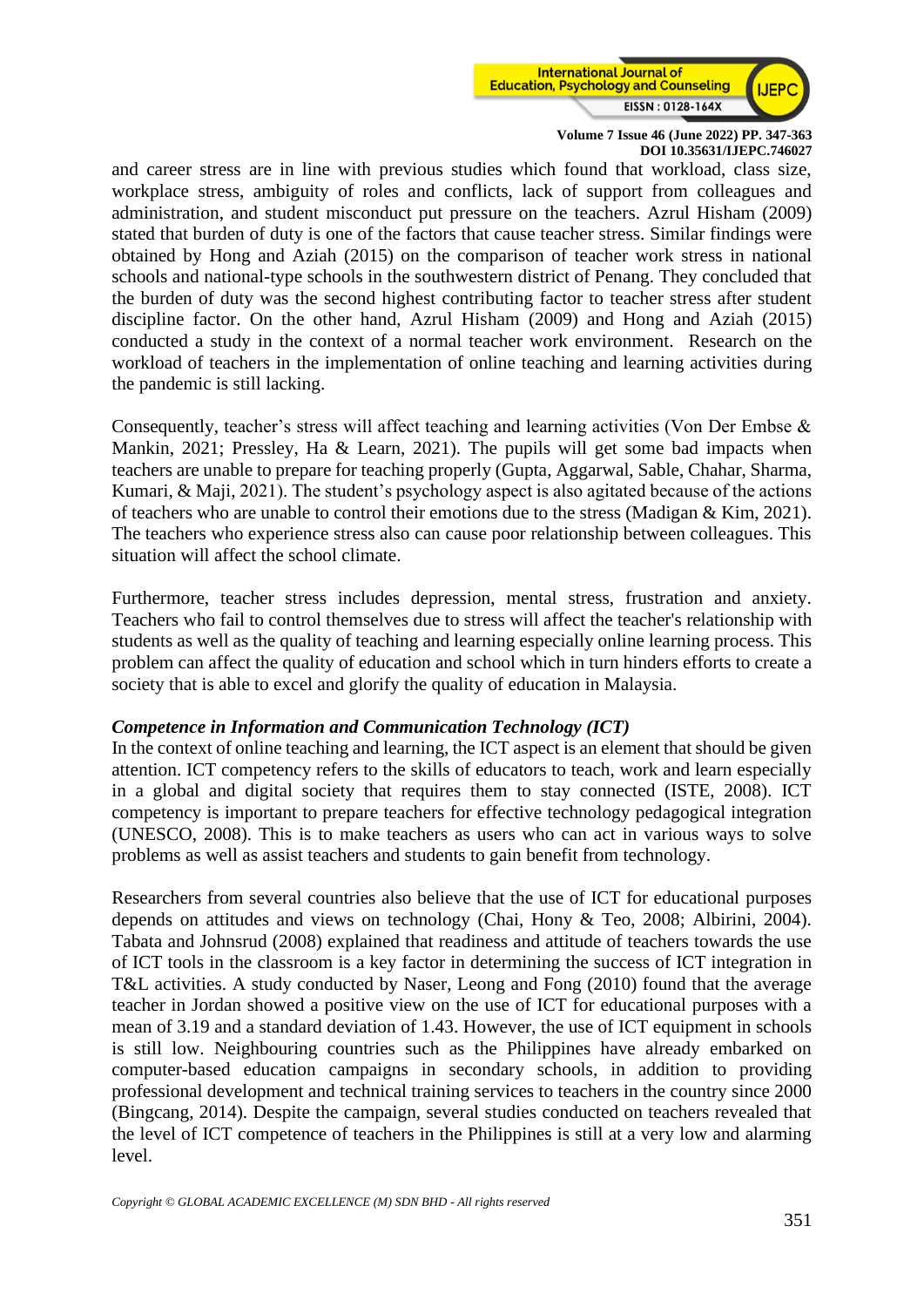

In 2000, the Malaysian Government established the Multimedia Development Corporation or Malaysia Digital Economy Corporation (MDeC) as a leader in ICT infrastructure development in Malaysia. This is one of the government's efforts in tandem with global developments to leverage ICT to boost the economy and human resource development to meet the economic needs of the 21st century. With the progress achieved in the field of ICT in accordance with today's modernization era, in addition to the pandemic that has plagued the world, the use of technology is soaring in the field of education.

Teachers need to be proficient in the use of ICT and should also evaluate strategies to implement appropriate use of ICT in curriculum field (Robbins, 1998). ICT competencies (Kirschner & Wopereis, 2003) include skills in using ICT tools for personal use, mastery of various educational and assessment paradigms, mind competence, teaching tools, and understanding the policy dimensions of ICT use for teaching and learning (Kirschner & Wopereis, 2003). Teacher education training should focus on the need for ICT-skilled teachers for preparing teaching and learning activity materials, as well as the need to facilitate the direct use of ICT in student learning activities in the current situation in general. Researchers perceive that the latency of ICT among teachers in Malaysia is important to be studied especially in the context of the implementation of online T&L activities during the pandemic situation. This is because every teacher must meet the TMK competency standards set by the MOE. This is an important element in the aspect of teacher professionalism when teachers can integrate TMK in learning and teaching activities in line with current demands.

During the pandemic situation, ICT is the foremost important tool that can be used to provide teaching and learning to our generation. In this crucial situation, teachers need to meet various competency requirements to perform their duties professionally. Akmalludin, Faizah and Caska (2017) emphasized the competencies that need to be possessed by teachers, namely pedagogical, personality, social and professional competencies. Teachers need to constantly make better changes to master these four competencies to conduct the primary duties of teachers in the world of education.

Previous studies have also shown that many teachers have low levels of ICT skills (Sathiamoorthy, 2013). In addition, some teachers do not understand the function of technology leadership to encourage teachers to integrate ICT effectively (Alkrdem, 2014). Knowledge and skills in the use of ICT among teachers are also still lacking in standards (Ozkan, Tokel, Celik & Oznacar, 2017). The inconsistent findings of past studies should be scrutinized to examine the level of teacher competence in Malaysia, especially during the pandemic situation.

# *Workload*

Dhania (2010) explained that workload is an activity that should be completed by a unit of an organization or department within a certain period of time. Furthermore, Tarwaka (2010) described workload as a task borne by a workforce that suits his job but goes beyond the proper limits. According to Muhammad Shukri (1998), workload is the obligations assigned to instructors inside and outside of the classroom. Meanwhile, workload, as explained by Azita (2012), is the amount of time spent by teachers to complete various tasks linked to official duties as a teacher during or after school hours, such as teaching and learning, co-curricular activities, meetings, and so on. According to Easthope and Easthope (2000), an increase in the teacher-student ratio is part of an enhanced teaching workload. This is owing to the fact that teachers' work descriptions are constantly expanded with new tasks. This circumstance reduces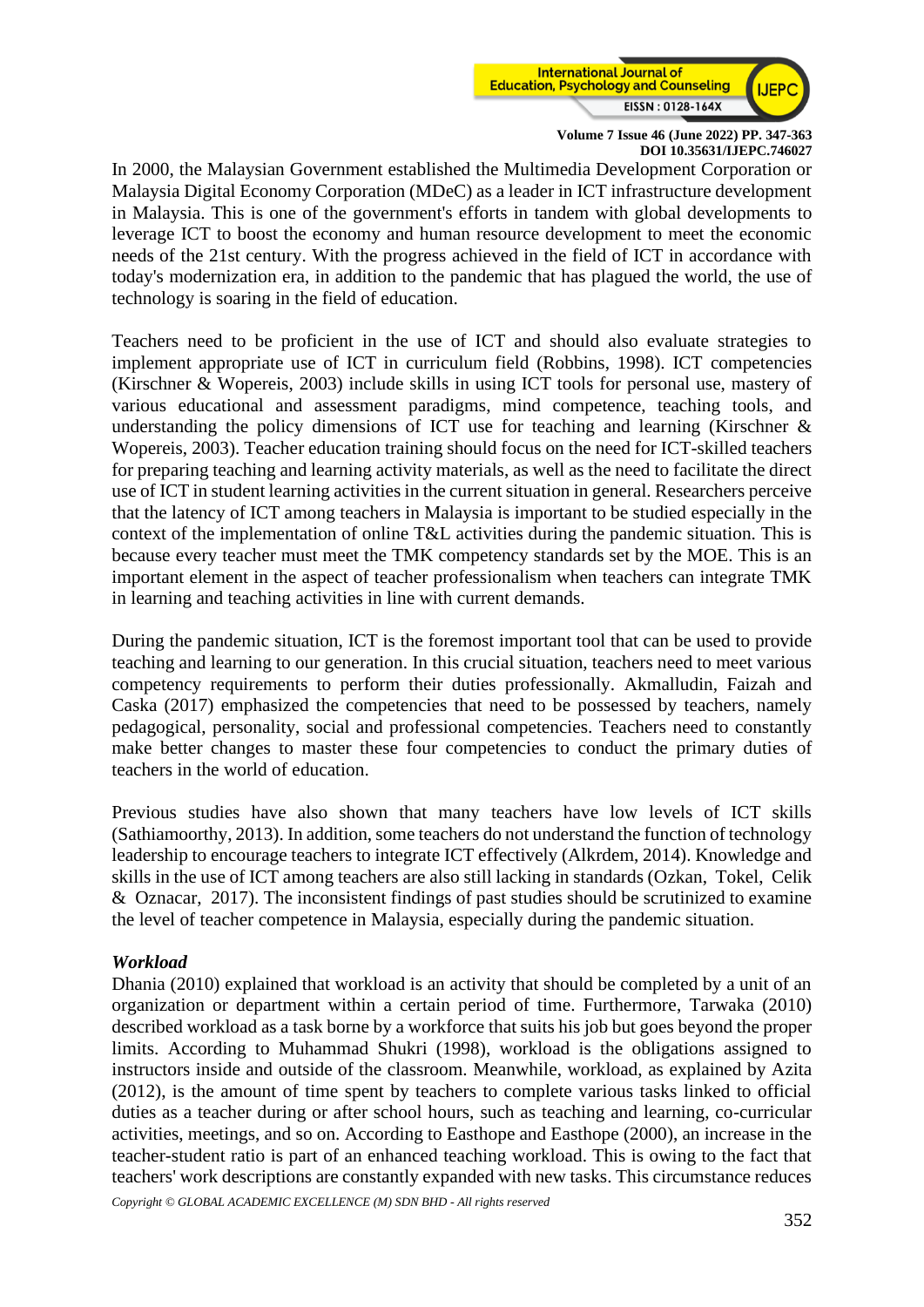

teachers' job satisfaction and organizational commitment, affecting their job performance. This idea is supported by the empirical findings of Hassam, Tahir and Muhammad Aslam (2011) that long working hours due to increased workload had an adverse impact on job satisfaction as this scenario interferes with one's well-being at work and at home.

Othman (2007) explained that an employee who is constantly confronted by humans as his client, such as a teacher, cannot escape from stress problems. Based on past studies, several researchers have argued that teachers nowadays have to deal with many changes in education which contribute to the extent of excessive workload. Altaf and Awan (2011) stated that workloads have a negative influence on job satisfaction. However, Rehman, Irum, Tahir, Ijaz, Noor and Salma (2012) noted that there is a positive relationship between workload and job satisfaction. Han, Yin, Wang and Zhang (2020) emphasized that stress negatively affects job satisfaction. On another note, Johari, Tan and Zulkarnain (2018) also stated that there is a negative relationship between the workload of an employee and his work performance. The burden of duties borne by an employee can improve the skills, knowledge and experience of employees which indirectly improves the organisational performance (Johari et al., 2018). However, Gahlan (2014) asserted that such a situation will affect work performance of where the burden of duties given to employees will cause employees to be dissatisfied with the organisation. In the context of school, when this phenomenon is not well managed, it will prompt many teachers to quit their jobs and apply for retirement options from this profession. In a study by Azreen Harina, Norudin and Zuraida (2016), work performance and workload were found to have a close relationship with each other.

Teachers are faced with a variety of tasks, roles and responsibilities that must be carried out on a daily basis (Torres, Ulmer & Aschenbrener, 2008). This is supported by Abdull Sukor, Abd Rahim and Mohamad Yazi (2006) that apart from teaching, teachers are also burdened with clerical duties and co-curriculur related works, such as advisors or trainers. Although the main task of teachers is to teach, much of their time is allocated to non-academic tasks that contribute to stress (Abdull et al., 2006). McLean, Eklund, Kilgus and Burns (2019) argued that teachers tend to be prone to fatigue, dizziness and headaches when dealing with troubled students and clerical tasks that need to be completed immediately. A previous study conducted by Jomuad et.al, (2017) showed that there was a relationship between stress and teacher workload. Heavy workloads and excessive work demands are risks to stress (Rice, 2005). Mangkunegara (2011) also stated that the cause of stress is heavy workloads and limited time given in completing assigned tasks.

In 2005, the National Union of Teaching Profession (NUTP) conducted a survey of stress among 9328 school staff nationwide and found that 69% of respondents worked in stressful situations (Utusan Malaysia, 29 March 2006). Among the impacts of heavy workload faced by teachers is resignation. This is in line with Crotwell's (2011) statement that among the factors teachers quit their career is due to workloads and salaries that do not match their duties. Müller, Alliata and Benninghoff (2009) also noted that the main factor that causes teachers to quit their careers is workload as they are incapable of managing the day-to-day workload.

Based on the analysis of previous studies in the context of teacher stress, we conclude that it is essential to study the predictors of the teacher stress in specific situations such as in online teaching and learning during pandemic. Therefore, we develop the following research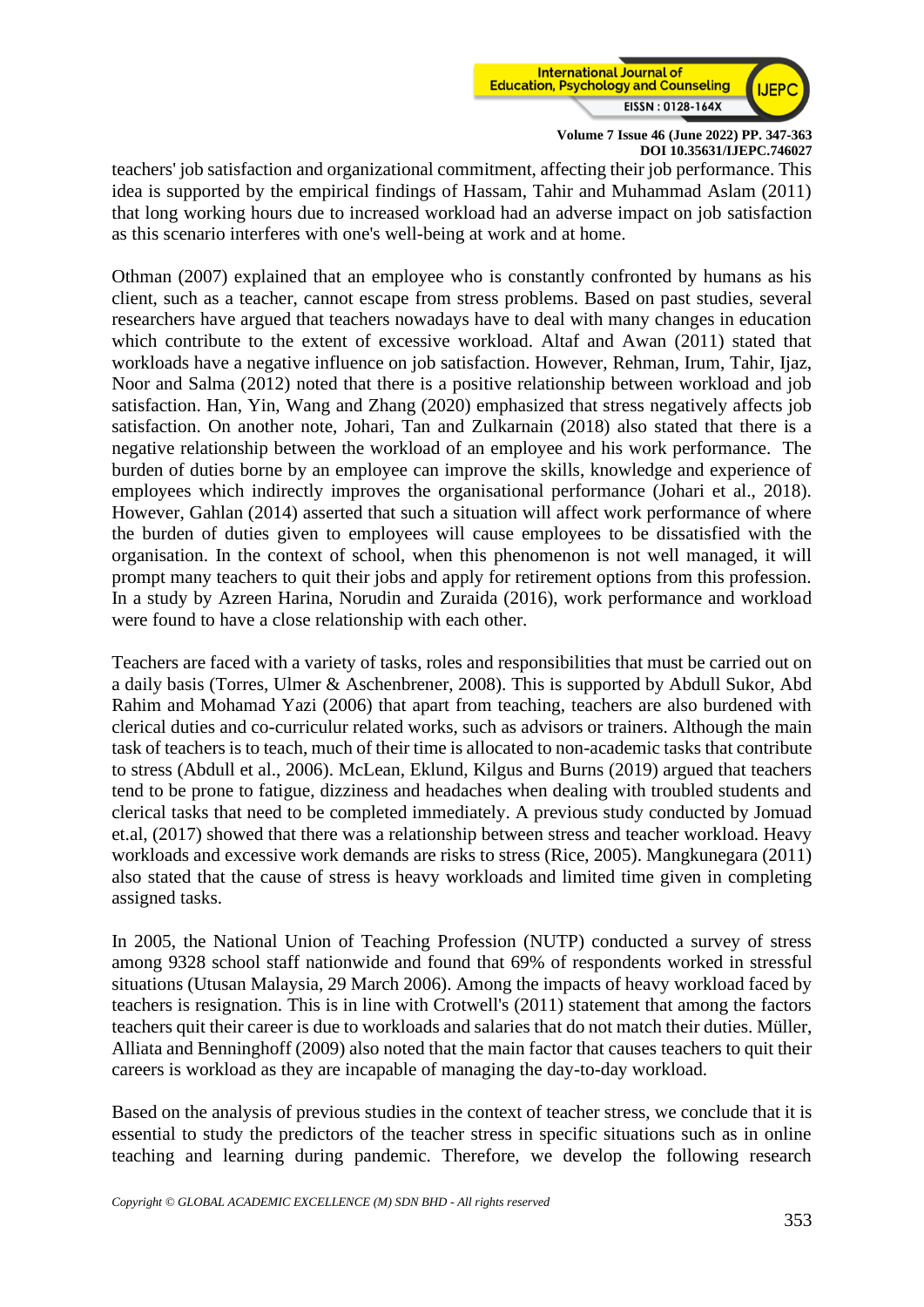

questions and hypotheses to test the contribution of teacher competence in ICT and teacher workload to teacher stress.

Research questions:

- 1. Is there any significance difference between male and female teachers in the aspect of stress?
- 2. Is there any significance difference between male and female teachers in the aspect of ICT competency?
- 3. Do ICT competency and teacher workload predict the teacher's stress?

Hypotheses:

Ho1: There is no significant difference between male and female teachers in the aspect of stress.

- Ho2: There is no significant difference between male and female teachers in the aspect of ICT competency.
- Ho3: ICT competency and teacher workload are not significant predictors of teacher stress.

# **Methodology**

The study involved a cross-sectional survey with a completely quantitative approach. This approach was chosen as it suited the goal of this study to test the hypotheses constructed. Hypothesis testing in this study required answers in the form of values so that the description can be realized deductively. In addition, this study required an explanation of the predictive scores to explain the influence between the variables tested. Inferential statistical tests were conducted to analyze the data.

# *Sampling*

The sample involved in this study were 326 school teachers in one of the northern states of Peninsular Malaysia. The minimum sample determination of this study was based on the sample determination table of Krejcie and Morgan (1970). Cluster sampling and simple random sampling techniques were used to collect data. All schools were divided into three clusters, namely zones 1, 2 and 3. Then, schools in each cluster were randomly chosen. All school teachers who were randomly selected became the study respondents.

# *Instruments*

Three instruments were used to measure each latent construct. The first instrument was Teacher Stress Inventory (TSI) adapted from Kryiacou and Sutcliffe (1978). The 5-point Likert scale in the range of 1 to 5 represented "very not stressful" to "very stressful". This instrument has 12 items.

The second instrument used to measure the construct of teacher competency in ICT use was adapted from the Teacher ICT Competencies Scale by Tondeur et.al, (2015). The 5-point Likert scale with a value of 1 representing "very incompetent" to a value of 5 representing "very competent" was used. This measurement tool has 19 items.

The third instrument was Teacher Workload Questionaire (TWQ) adapted from Mahazi, Zoharah, Khairuddin and Ramli (2015). The instrument contained 10 items and also used 5-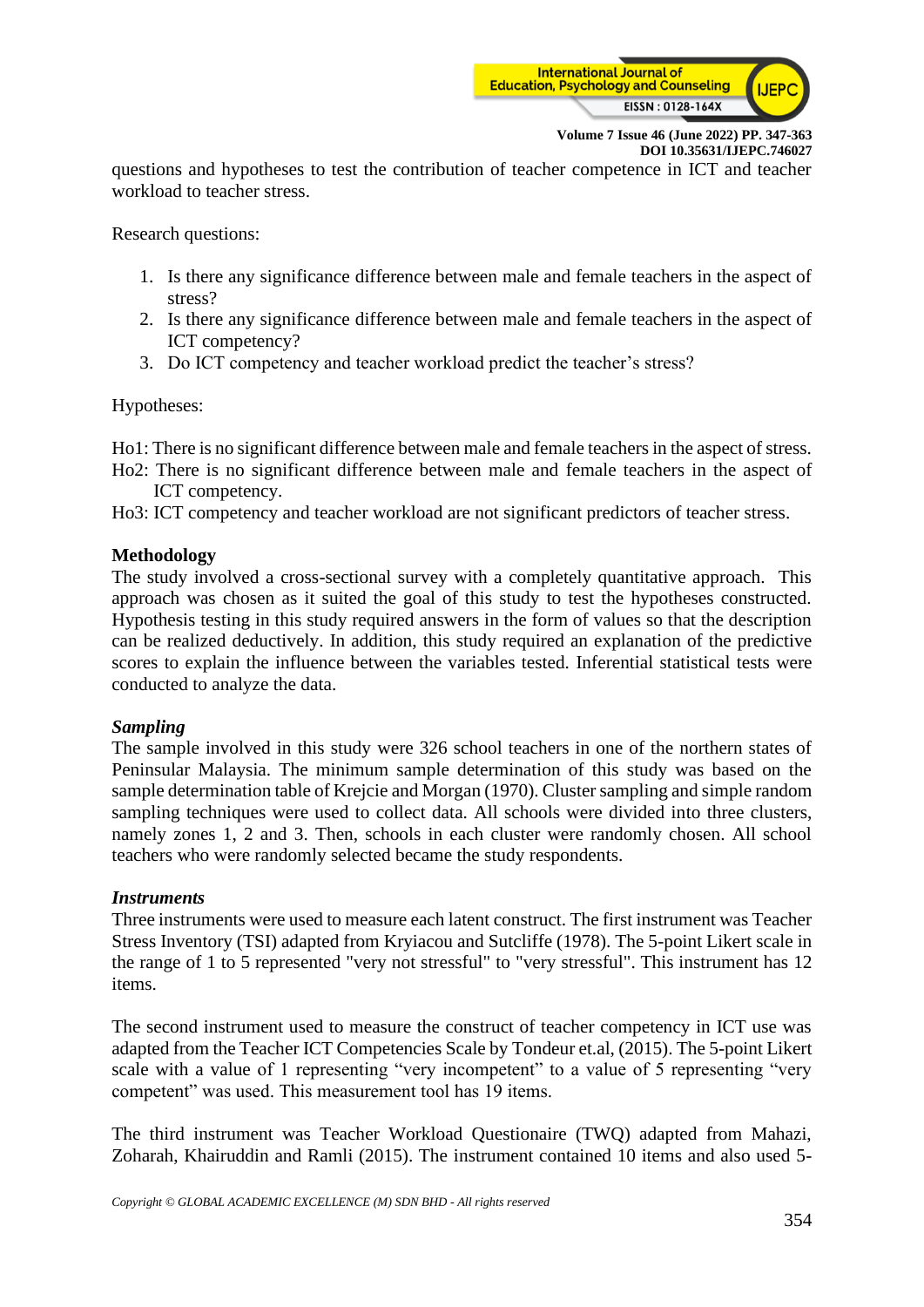

**Volume 7 Issue 46 (June 2022) PP. 347-363 DOI 10.35631/IJEPC.746027** point Likert scale. The value of 1 represented "strongly disagree" to the value of 5 represented "strongly agree".

In this study, researchers used back-to-back translation method for the translation of each item. Two experts, namely an English expert teacher and a Bahasa Malaysia expert teacher, were selected. Each item in English was translated into Bahasa Malaysia. Then, the results of this translation were reviewed by both experts. The items in Bahasa Malaysia were re-translated into English and also reviewed by both experts. The purpose was to ensure that the accuracy of the meaning of each item and the translation results was consistent.

The content validation was conducted by obtaining validation from experts in the field of educational psychology. Seven lecturers were selected from the university and the teacher education institute as a panel of experts to review and validate each item in the instrument used. Expert consensus rate was measured empirically using the Content Validity Index (CVI) method. Each item that obtained a CVI value greater than 0.86 can be considered valid for use in the study (Lynn, 1986).

Pre-tests were conducted by collecting 10 respondents via structured interviews. The purpose of the pre-test was to ensure that the respondents understood the items stated in the questionnaire. The respondents selected as the study sample were teachers who had the same characteristics. Based on the structured interview conducted, each respondent appeared to understand each item in the questionnaire. The time taken by each respondent to answer the entire item was also justified. Researchers ensured that all items were answered by the respondents.

A pilot test was also conducted on 65 teachers from other state who had the same characteristics. The purpose of the pilot study was to measure the reliability of each construct in this study, including teacher stress, ICT competency and workload during the pandemic.

| <b>Table 1: The Reliability of The Constructs</b> |             |  |  |  |  |
|---------------------------------------------------|-------------|--|--|--|--|
| <b>Constructs</b>                                 | Alpha value |  |  |  |  |
| Teacher stress                                    | 0.850       |  |  |  |  |
| <b>Teacher ICT Competency</b>                     | 0.884       |  |  |  |  |
| Teacher workload                                  | 0.828       |  |  |  |  |

# *Reliability Of the Constructs*

Based on the alpha values obtained, each construct has a high level of reliability.

# **Findings**

Statistical analysis of an independent sample t-test was performed to test the first hypothesis about the differences in teacher stress levels based on gender factors. Table 2 shows the results of the Ho1 statistical test.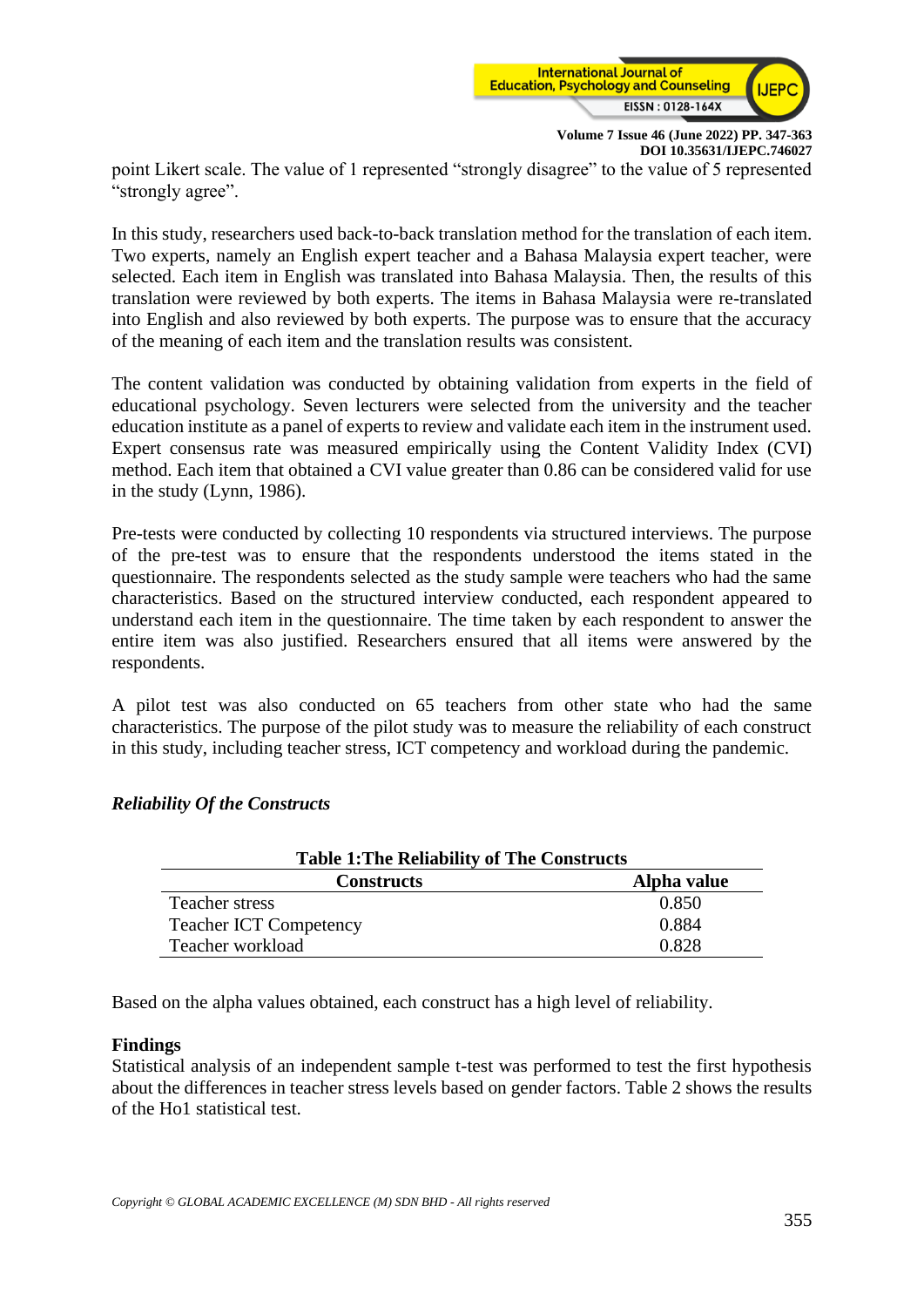

#### **Table 2: Results of Independent Sample T-test on The Differences in Teacher Stress Based on Gender Factors**

|               | Dasca on Genaer Factors             |                                               |      |           |        |                           |                              |                          |                                 |                 |  |
|---------------|-------------------------------------|-----------------------------------------------|------|-----------|--------|---------------------------|------------------------------|--------------------------|---------------------------------|-----------------|--|
|               |                                     | Levene's Test<br>for Equality<br>of Variances |      |           |        |                           | t-test for equality of means |                          |                                 |                 |  |
|               |                                     | F                                             | Sig. | t         | df     | Sig.<br>$(2 -$<br>tailed) | Mean<br>Difference           | Std. Error<br>Difference | 95%<br>Confidence<br>Difference | Interval of the |  |
| <b>Stress</b> | Equal                               | 23.755                                        | .000 | 3.252 324 |        | .001                      | .24500                       | .07533                   | Lower<br>.09680                 | Upper<br>.39320 |  |
|               | variances<br>assumed                |                                               |      |           |        |                           |                              |                          |                                 |                 |  |
|               | Equal<br>variance<br>not<br>assumed |                                               |      | 3.549     | 182.88 | .000                      | .24500                       | .06903                   | .10879                          | .38120          |  |

The results showed that there was a significant difference in stress levels between male teachers (mean = 3.78) and female teachers (mean = 3.54) with a value of t  $(324) = 3.252$ ,  $p = 0.001$ . Therefore, the null hypothesis was rejected.

Independent sample t-test was also performed to test the second hypothesis on the differences in the stress levels of male and female teachers in the aspect of information technology (ICT) competency. Table 3 shows the results of second hypothesis testing.

| Table 3: Results of Independent Sample t-test on The Differences in ICT Competency |
|------------------------------------------------------------------------------------|
| <b>Based on Gender Factors</b>                                                     |

|      |                                      | Levene's<br>Test for<br>Equality of<br>Variances |      |      |         |                       |                    |                          |                                                          |        |
|------|--------------------------------------|--------------------------------------------------|------|------|---------|-----------------------|--------------------|--------------------------|----------------------------------------------------------|--------|
|      |                                      | F                                                | Sig. | t    | df      | $Sig. (2-$<br>tailed) | Mean<br>Difference | Std. Error<br>Difference | 95% Confidence<br>Interval of the<br>Difference<br>Lower | Upper  |
| Komp | Equal<br>variances<br>assumed        | .371                                             | .543 | .276 | 324     | .783                  | .01347             | .04884                   | $-0.08263$                                               | .10956 |
|      | Equal<br>variances<br>not<br>assumed |                                                  |      | .271 | 148.267 | .786                  | .01347             | .04962                   | $-.08460$                                                | .11153 |

Levene's Test for Equality of Variances test showed the value of  $p = 0.543 > 0.05$ , which explained that equal variances assumed. The results of the independent sample t-test showed that there was no significant difference in the aspect of ICT competency between male teachers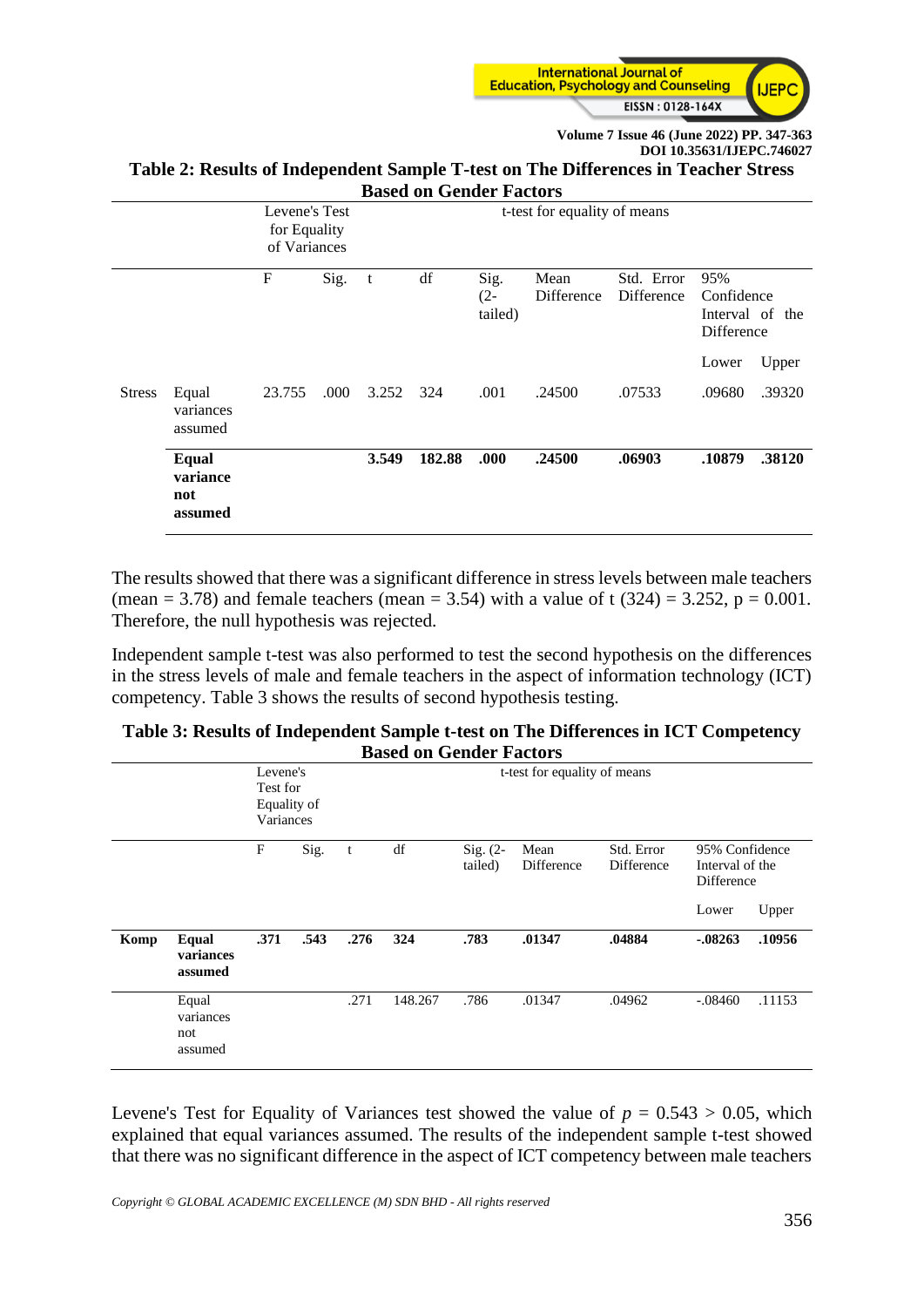

(mean = 3.92) and female teachers (mean = 3.90) with a value of t  $(324) = 0.276$ , p = 0.78. Therefore, the null hypothesis was accepted.

Multiple regression analysis test was conducted to test the third hypothesis. The results are shown in Table 4.

|                      | <b>Table 4: Results of Multiple Regression Analysis Test</b> |        |        |          |        |         |     |     |        |  |  |
|----------------------|--------------------------------------------------------------|--------|--------|----------|--------|---------|-----|-----|--------|--|--|
| <b>Model Summary</b> |                                                              |        |        |          |        |         |     |     |        |  |  |
| Model                | R<br>R<br>Adjusted<br>Std.<br><b>Change Statistics</b>       |        |        |          |        |         |     |     |        |  |  |
|                      |                                                              | Square | R      | Error of | R      | F       | df1 | df2 | Sig. F |  |  |
|                      |                                                              |        | Square | the      | Square | Change  |     |     | Change |  |  |
|                      |                                                              |        |        | Estimate | Change |         |     |     |        |  |  |
|                      | .817 <sup>a</sup>                                            | .668   | .666   | .35273   | .668   | 325.166 | 2   | 323 | .000   |  |  |
|                      | a. PredTMKors: (Constant), Beban, Komp                       |        |        |          |        |         |     |     |        |  |  |
|                      |                                                              |        |        |          |        |         |     |     |        |  |  |
|                      |                                                              |        |        |          |        |         |     |     |        |  |  |
|                      | Coefficients <sup>a</sup>                                    |        |        |          |        |         |     |     |        |  |  |

|       | Coefficients <sup>a</sup> |                |       |              |          |      |              |         |      |  |  |
|-------|---------------------------|----------------|-------|--------------|----------|------|--------------|---------|------|--|--|
| Model |                           | Unstandardized |       | Standardized |          | Sig. | Correlations |         |      |  |  |
|       |                           | Coefficients   |       | Coefficients |          |      |              |         |      |  |  |
|       |                           | B              | Std.  | <b>B</b> eta |          |      | Zero-        | Partial | Part |  |  |
|       |                           |                | Error |              |          |      | order        |         |      |  |  |
|       | (Constant)                | $-1.563$       | .223  |              | $-7.008$ | .000 |              |         |      |  |  |
|       | Komp                      | .239           | .057  | .153         | 4.196    | .000 | .501         | .227    | .134 |  |  |
|       | Beban                     | 1.107          | .055  | .734         | 20.150   | .000 | .806         | .746    | .646 |  |  |
|       |                           |                |       |              |          |      |              |         |      |  |  |

a. Dependent Variable: Stres

The results of multiple regression analysis showed that teacher ICT competency and workload during the pandemic were significant predictors of stress with  $R^2 = .668$ , F (2, 323) = 325.166,  $p = .000$ . Therefore, the null hypothesis was rejected.

Stress regression equation model =  $-1.563 + (0.239 +1.107)X$ 

Based on the  $R^2$  values, the teacher ICT competency and workload accounted for 66.8% of the variance to stress. From the equation of regression, the stress experienced by teachers would decrease by 1.563 units for every 1% increase in teacher competency in ICT and lack of teacher workload. The findings explained that the less teacher workload and the higher the level of teacher ICT competency would reduce the teacher stress. The Beta (Standardized coefficients) value of the ICT competency was  $0.1539$  ( $p < 0.005$ ), while the Beta value of workload was 0.734 ( $p < 0.005$ ). Therefore, it can be inferred that the teacher workload aspect contributed more significantly to the stress experienced by teachers compared to the ICT competency aspect.

# **Discussion**

Based on the findings of this study, female teachers have higher levels of stress compared to male teachers. This was likely due to the time constraints faced by female teachers. In pandemic situations, online teaching and learning activities conducted from home demand high commitment in terms of time sharing. Female teachers may struggle with the time between teaching and learning activities and household management during the pandemic. Studies in the employment sector have also found that female staff faced higher stress than male staff (Santamaría, Mondragon, Santxo, & Ozamiz-Etxebarria, 2021; Antoniou et al., 2006).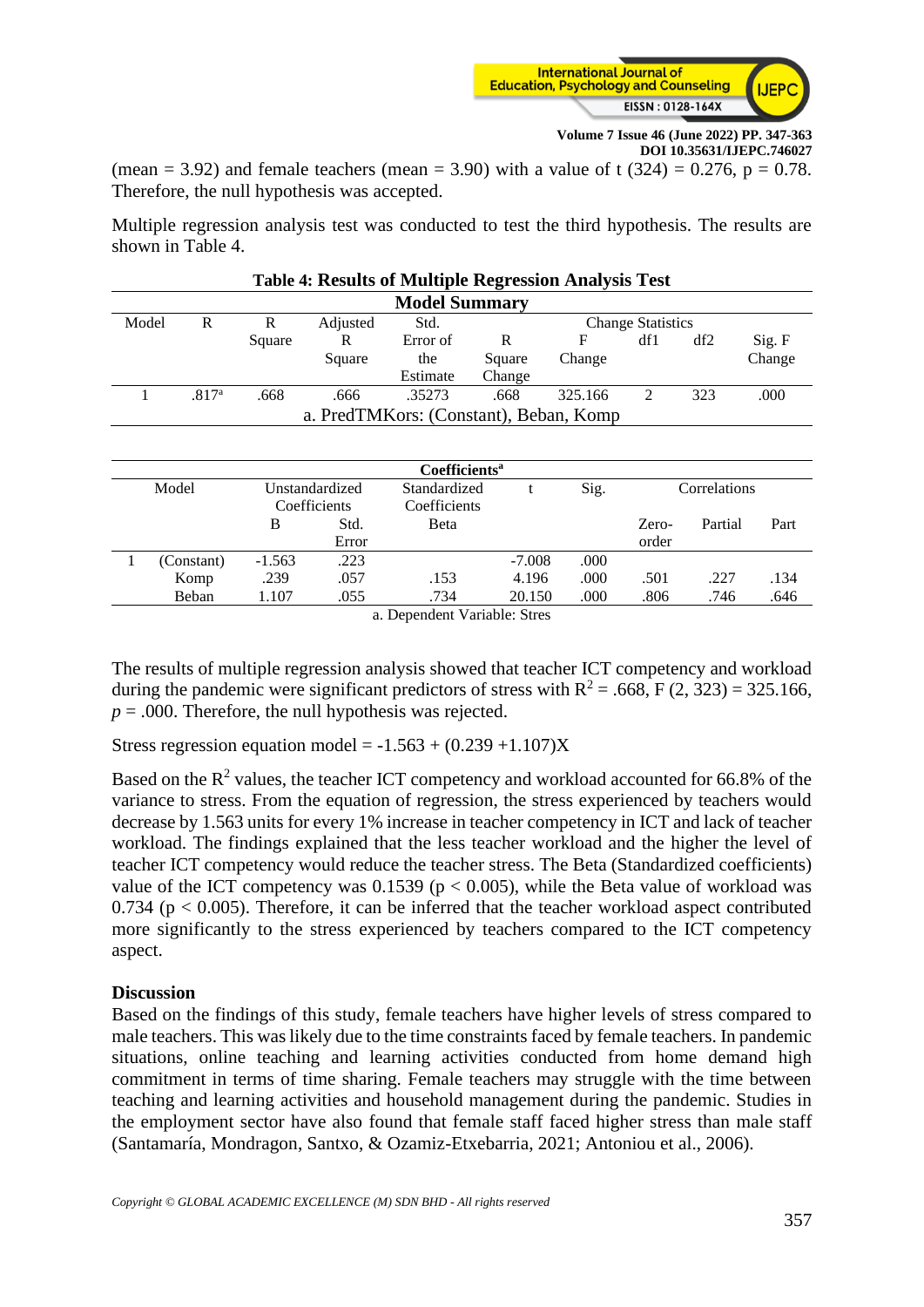

As for the teacher workload, female teachers were found to be more burdened in handling online teaching and learning activities compared to male teachers. Female teachers may face higher challenges in managing online teaching preparation compared to male teachers. Thus, online teaching and learning and work from home situations were significant contributors in this study. Female teachers had to struggle to manage household and teaching and learning activities simultaneously. Moreover, teacher's children also need to go through online T&L activities. According to Bongco and Abenes (2019), female teachers felt the burden of task they experienced was higher than that of male teachers.

Moreover, in the context of organisation, the burden of duties assigned to employees varies according to the abilities or status of the position. Female teachers hold multiple positions at one time possibly as they are the majority in the schools. In addition to academic tasks, cocurriculum, additional activities, clerical and "ad hoc" tasks are also assigned by the school administration to teachers. Study conducted by Kimbal, Sendow, and Adare (2015) stated that the work efficiency of employees will be satisfactory if the assigned task matches their competencies.

Furthermore, the male and female teachers did not differ significantly in the aspect of ICT competency. These findings may be influenced by the skills acquired by the teachers to carry out teaching and learning activities. During pandemic, various online workshops were also organized by MOE, NRD and PPD to enhance the skills of teachers in using ICT applications to conduct online activities. In fact, MOE has subscribed to the Google Classroom service for the convenience of teachers and students to interact and manage online activities.

The two predictor factors tested accounted for 66% of the variance to the stress experienced by teachers in performing online teaching and learning activities during the pandemic. The results of statistical analysis showed that the workload aspect contributed significantly to stress compared to ICT competency aspect.

This study also demonstrated that poorly managed workloads can cause teachers to face high levels of stress and can affect their teaching performance. Administrators need to play their role in analyzing the types of tasks that burden teachers in pandemic situations. Past studies have shown that teacher workload if not managed properly can cause them to face fatigue and burnout (Carroll et al., 2022; Rajendran, Watt & Richardson, 2020).

Moreover, competence in ICT was a significant predictor of teacher stress in conducting online teaching and learning activities. Higher competency may reduce the stress experienced by teachers in leveraging current technology in teaching and learning activities.

# **Conclusion**

Challenging situations such as the Covid-19 pandemic that hit the world present a huge challenge to teachers in conducting T&L activities. Aspects of teacher's personal well-being should be given attention for a harmonious work environment. This study provides meaningful input to the field of educational psychology on the important elements that contribute to the stress experienced by teachers in the pandemic situation. This study can serve as a guide for policy makers to prepare for the future if pandemic situations occur. To better understand the contributing factors to teacher stress in specific situation such as the Covid-19 pandemic, larger samples and mix-method approach are needed in future studies.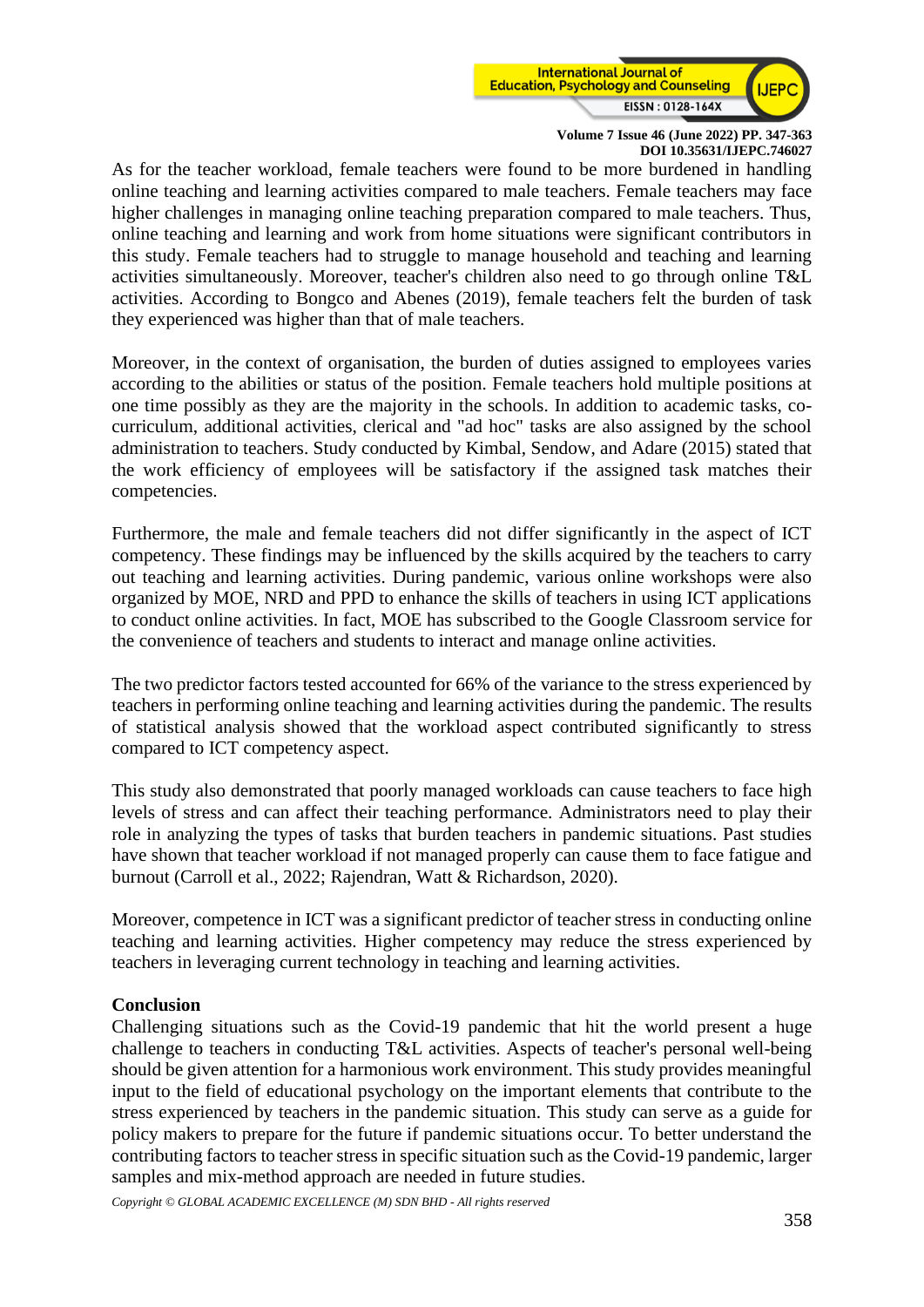

#### **References**

- Abdullah, A., & Ismail S. (2019). A structural equation model describes factors contributing teachers' job stress in primary schools. *International Journal of Instruction, 12(1)*, 1251-1262.
- Abdull Sukor Shaari, Abd Rahim Romle & Mohamad Yazi Kerya. (2006, February). *Burden of primary school teachers.* Paper presented at the National Seminar on School Leadership and Management, Seremban, Malaysia. Retrieved from http://repo.uum.edu.my/id/eprint/80/1/beban\_tugas.pdf
- Akmalludin, A., Faizah, H., & Caska, C. (2017). Hubungan antara kompetensi guru dan beban kerja dengan stres kerja guru sma negeri se-kecamatan mandau kabupaten bengkalis. *Jurnal JUMPED (Jurnal Manajemen Pendidikan), 5(1),* 1-9.
- Albirini, A. (2004). *An exploration of the factors associated with the attitudes of high school EFL teachers in Syria toward information and communication technology*. The Ohio State University.
- Alkrdem, M. (2014). Technological leadership behaviour of high school head teachers in Asia Region, Saudi Arabia. *Journal of International Education Research (JIER), 10(2),* 95- 100.
- Altaf, A., & Awan, M. A. (2011). Moderating affect of workplace spirituality on the relationship of job overload and job satisfaction*. Journal of Business Ethics, 104(1),* 93-99.
- Antoniou, A.S., Polychroni, F. and A.-N. Vlachakis. (2006), Gender and age differences in occupational stress and professional burnout between primary and high-school teachers in Greece. *Journal of Managerial Psychology Vol. 21 (7),* 682-690.
- Azita, A. R. (2012). *Secondary School Teachers' Workload in Batu Pahat, Johor Darul Takzim.* (Master's thesis, Universiti Teknologi Malaysia, Skudai, Johor).
- Azreen Harina Azman, Norudin Mansor & Zuraida Mohamad (2016). Impak beban kerja terhadap prestasi kerja pensyarah: Kes kajian di Politeknik Sultan Mizan Zainal Abidin (PSMZA). *e-Academia Journal, Vol. 5 (1)*, 1-11.
- Azrul Hisham Abdul Manaf. (2009). *Faktor-faktor tekanan dan kesannya kepada guru sekolah menengah kebangsaan: Satu kajian di daerah timur laut, Pulau Pinang* (Master's thesis, Universiti Utara Malaysia).
- Besser, A., Lotem, S., & Zeigler-Hill, V. (2020). Psychological stress and vocal symptoms among university professors in Israel: Implications of the shift to online synchronous teaching during the COVID-19 pandemic. *Journal of Voice, 36(2),* 291.e9-291.e16.
- Bhatia, M. S. (2009). *Dictionary of Psychology and Allied Sciences*. New Delhi: New Age International (P) Limited Publishers.
- Bingcang, J. P. (2014). *ICT Competency of Teachers in Science Education Institutions in the Philippines* (Unpublished thesis. University of the Philippines-Diliman).
- Bongco, R. T., & Abenes, R. D. (2019). Clash of Spheres The Paradox of Being a Female Teacher in the Philippines. *Beijing International Review of Education, (1),* 443-459.
- Carroll, A., Forrest, K., Sanders-O'Connor, E., Flynn, L., Bower, J.M….Ziaei, M. (2022). Teacher stress and burnout in Australia: examining the role of intrapersonal and environmental factors. *Soc Psychol Educ (2022).* https://doi.org/10.1007/s11218-022- 09686-7
- Center, D., & Steventon, C. (2001). The EBD teacher stressors questionnaire. *Education and Treatment of Children, 24(3)*, 323-335.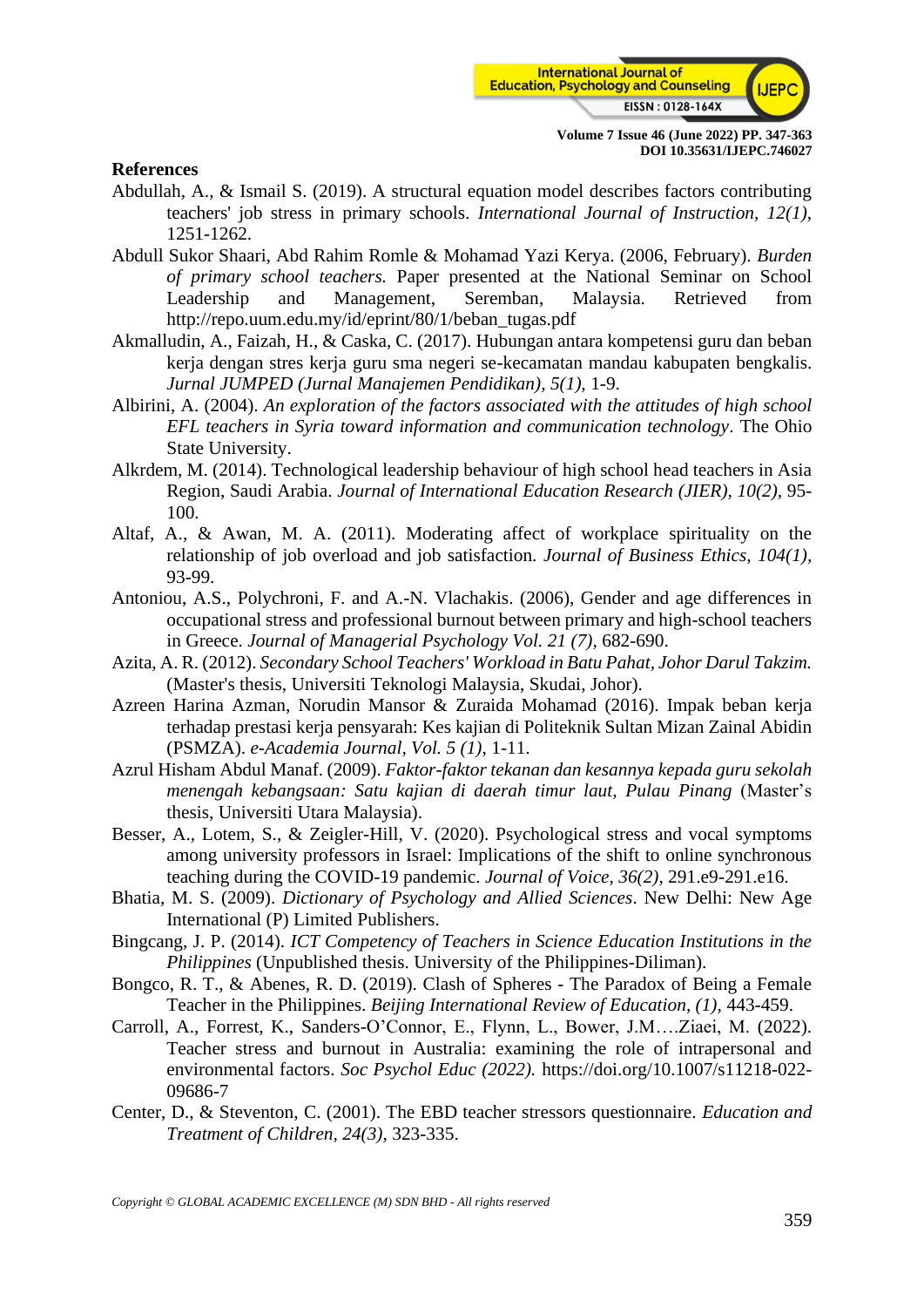

- Chai, C. S., Hony, H. Y., & Teo, T. (2008). *Singaporean and Taiwanese pre-service teachers' beliefs and their attitude towards ICT: A comparative study.* Paper presented at the 16th International Conference on Computers in Education (ICCE 2008), Taipei, Taiwan.
- Crotwell, W. (2011). *Elementary school teachers' experience of professional workload and time* (Doctoral dissertation, Walden University, Minnesota, U.S).
- Dhania, D. R. (2010). Pengaruh stres kerja, beban kerja, Terhadap kepuasan kerja (Studim pada Medical Representatif di Kota Kudus). *Jurnal Psikologi Universitas Muria Kudus*.
- Easthope, C., & Easthope, G. (2000). Intensification, extension and complexity of teachers' workload*. British Journal of Sociology of Education, 21(1),* 43-58.
- Farley, A. N., & Chamberlain, L. M. (2021). The teachers are not alright: A call for research and policy on teacher stress and well-being. *The New Educator, 17(3),* 305-323.
- Gahlan, V.S. & Singh, K. (2014).  The Effect of Role Overload and Role Ambiguity on Job Performance of IT Professionals in India. *IUP Journal of Management Research; Hyderabad Vol. 13 (3)*, 37-49.
- Gold, Y., & Roth, R. A. (2013). Teachers managing stress & preventing burnout. Routledge.
- Gupta, R., Aggarwal, A., Sable, D., Chahar, P., Sharma, A., Kumari, A., & Maji, R. (2021). Covid-19 pandemic and online education: Impact on students, parents and teachers. *Journal of Human Behavior in the Social Environment*, 1-24.
- Han, J., Yin, H., Wang, J., & Zhang, J. (2020). Job demands and resources as antecedents of university teachers' exhaustion, engagement and job satisfaction. *Educational Psychology, 40(3),* 318-335.
- Hansen, J., & Sullivan, B. (2003). Assessment of workplace stress: Occupational stress, its consequences, and common causes of teacher stress. In Wall, J. E., & Walz, G. R. (Eds.) *Measuring Up: Assessment Issues for Teachers, Counselors, and Administrators.* Office of Educational Research and Improvement (ED), Washington, DC.
- Hart, P.M., Wearing, A.J. and Conn, M. (1995). Conventional wisdom is a poor predictor of the relationship between discipline, student misbehaviour and teacher stress. *British Journal of Educational Psychology, 65(1),* 27-48.
- Hasnuddin Bin Ab Rahman, Norfaizuryana Binti Zainal, & Nor Azzarahton Binti Ab Karim. (2015). Keberkesanan Penggunaan ict di dalam pengajaran dan pembelajaran pendidikan islam bagi sekolah kebangsaan Desa Pandan Kuala Lumpur. *Proceeding International Conference on Information Technology & Society (of IC-ITS 2015),* 238- 252.
- Hassam, I., Tahir, M. Q. & Muhammad Aslam, K. (2011). The retrenchment effect on job performance with mediating effect of work life balance. *African Journal of Business Management, 5(21)*, 8642-8648.
- Hassan, N., & Kavita, K. (2018). Work stress among teachers: A comparison between primary and secondary school teachers. *International Journal of Academic Research in Progressive Education and Development, 7(4),* 60-66.
- Hong, O. C., & Aziah Ismail. (2015). Sokongan pihak pengurusan sekolah terhadap tekanan kerja guru di sekolah kebangsaan dan sekolah jenis kebangsaan cina. *Jurnal kepimpinan pendidikan, 2(2).*
- ISTE. (2008). ISTE national educational technology standards (NETS) and performance indicators for teachers, ISTE, Eugene, OR.
- Johari, J., Tan, F. Y., & Zulkarnain, Z. I. T. (2018). Autonomy, workload, work-life balance and job performance among teachers. *International Journal of Educational Management*.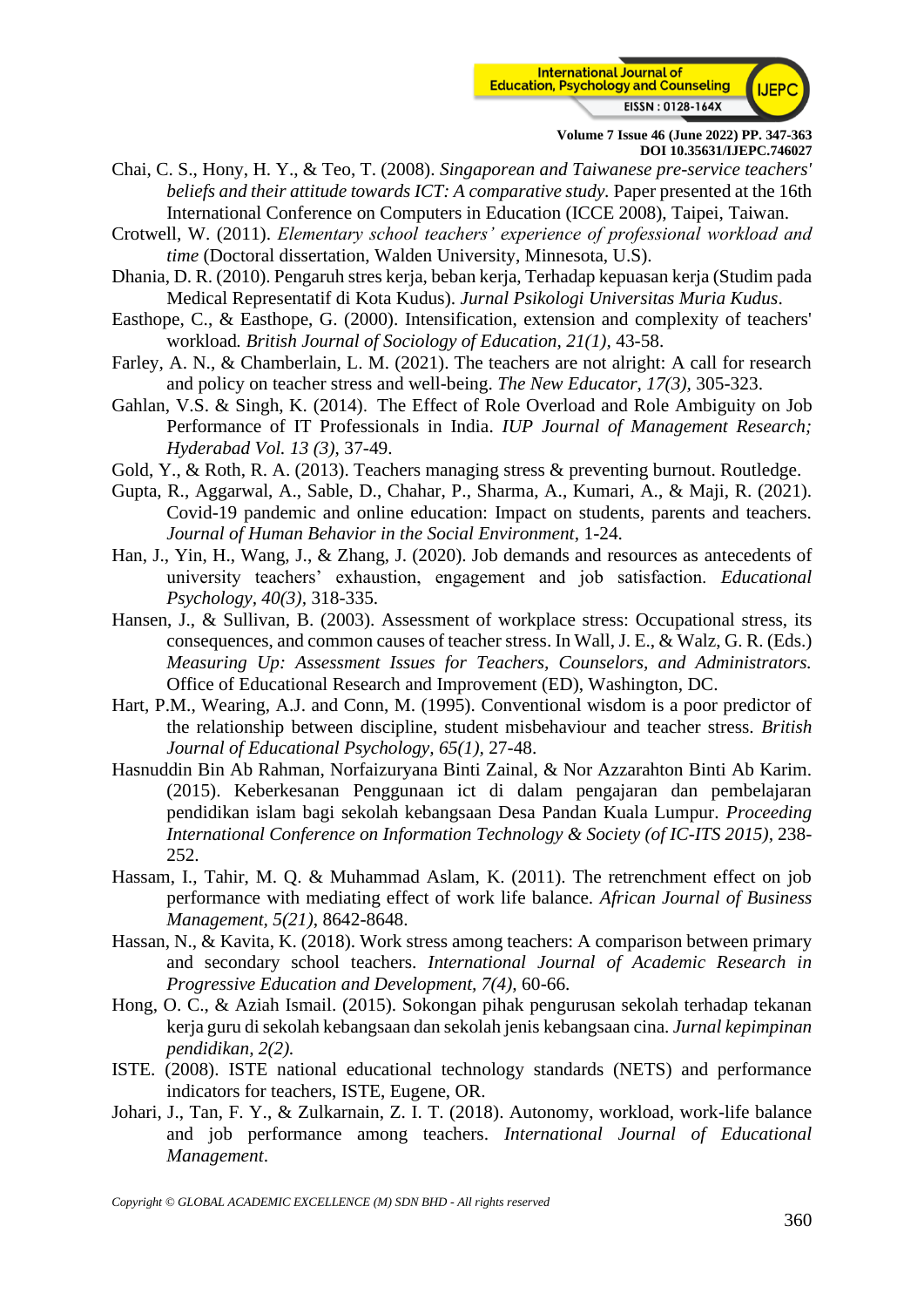

- Jomuad, P. D., Antiquina, L. M. M., Cericos, E. U., Bacus, J. A., Vallejo, J. H., Dionio, B. B., ... & Clarin, A. S. (2021). Teachers' workload in relation to burnout and work performance. *International Journal of Educational Policy Research And Review*.
- Jusoh, Z., & Abd Kadir, H. (2009). *Kecerdasan Emosi (eq) dan hubungannya dengan komitmen kerja dalam kalangan guru sekolah menengah kebangsaan Mersing, Johor* (Doctoral dissertation, Universiti Teknologi Malaysia).
- Kabilan, M. K., & Embi, M. A. (2004). A nationwide survey of Malaysian English language teachers' online networking practices. *Internet Journal of e-Language Learning & Teaching, 1(1),* 52-64.
- Kelly, A. L., & Berthelsen, D. C. (1995). Preschool teachers' experiences of stress. *Teaching and Teacher Education, 11(4),* 345-357.
- Kementerikan Pendidikan Malaysia (2020) Garis panduan perlaksanaan pengajaran dan pembelajaran pdp semasa perintah kawalan pergerakan disebakan penularan jangkitan Covid-19. KM 100 1/3/2 (92). https://www.moe.gov.my/en/pekeliling/3361-suratsiaran-kpm-bilangan-3-tahun-2020-garis-panduan-pelaksanaan-pengajaran-danpembelajaran-pdp-semasa-pkp-disebabkan-penularan-jangkitan-covid-19/file
- Khadijah Abdul Razak, Tengku Norhayati Tengku Othman, Mohd. Isa Hamzah & Hafizhah Zulkifli. (2014). Information and communication technology among excellent islamic education teachers in Selangor, Malaysia*. Journal International Education Studies. Vol. 7(13),* 146-156.
- Kimbal, F. F. M, Sendow, G. M., & Adare, D. J. (2015). Beban Kerja, Organizational Citizenship Behavior, dan Keterlibatan Kerja Pengaruhnya Terhadap Kinerja Karyawan Pt. Pln (Persero) Wilayah Suluttenggo Area Manado. *Jurnal EMBA, 3(2),* 1061-10.
- Kirschner, P., & Wopereis, I. G. J. H. (2003). Pedagogic benchmarks for information and communication technology in teacher education. *Technology, Pedagogy and Education, 12 (1),* 127-149.
- Koo, A. C. (2008). Factors affecting teachers' perceived readiness for online collaborative learning: A case study in Malaysia. *Educational technology and society, 1(11),* 266- 278.
- Kyriacou C., & Sutcliffe J. (1978). A model of teacher stress. *Educ. Stud. 4*, 1–6. 10.1080/0305569780040101
- Kyriacou, C. (2001). Teacher stress: Directions for future research. *Educational Review, 53(1),* 27-35.
- Lazarus, R. S., & Opton, E. M. (2009). *Psychological stres and the coping process*. New York: McGraw Hill.
- Lynn, M. R. (1986). Determination and quantificatiom of conten validity. Nursing Research, 35(6), 362-375.
- Madigan, D. J., & Kim, L. E. (2021). Does teacher burnout affect students? A systematic review of its association with academic achievement and student-reported outcomes. *International Journal of Educational Research, 10(5)*, 101-111.
- Mahazi Si Harun, Zoharah Omar, Khairuddin Idris and Ramli Basri (2015). A structural model of the dimensions of teacher stress. *British Jurnal of Educational Psychology 65*, 49- 67.
- Mangkunegara, A.P. (2011). *Manajemen sumber daya manusia.* Bandung, Indonesia: PT Remaja Rosdakarya.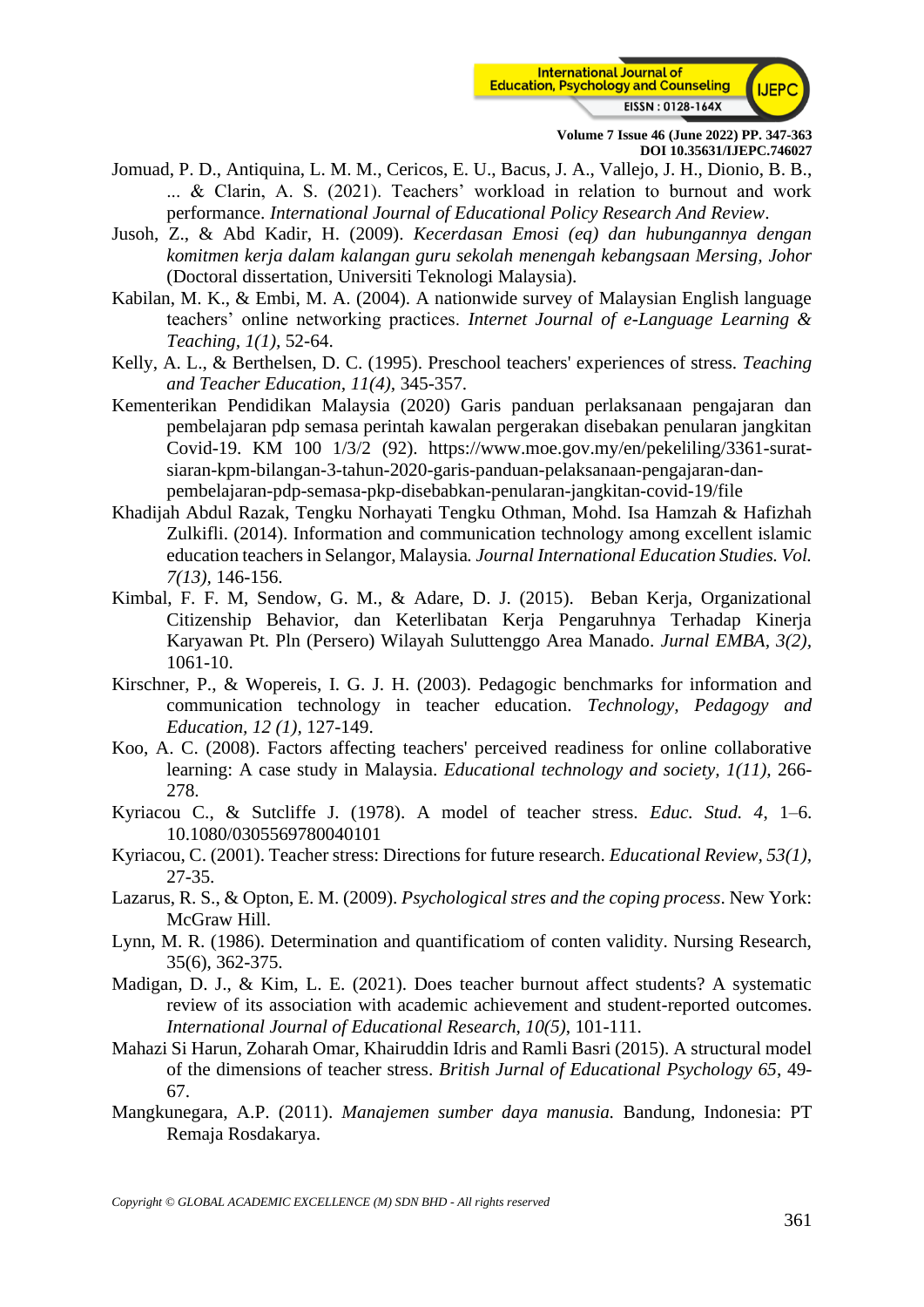

McLean, D., Eklund, K., Kilgus, S. P., & Burns, M. K. (2019). Influence of teacher burnout and self-efficacy on teacher-related variance in social-emotional and behavioral screening scores. *School Psychology, 34(5),* 503.

Ministry of Education (2020). *Circular 100 Number 03/2020: Garis panduan pelaksanaan pengajaran dan pembelajaran (pdp) semasa perintah kawalan pergerakan disebabkan penularan jangkitan Covid-19.* Retrieved from: https://www.moe.gov.my/pekeliling/3361-surat-siaran-kpm-bilangan-3-tahun-2020 garis-panduan-pelaksanaan-pengajaran-dan-pembelajaran-pdp-semasa-pkpdisebabkan-penularan-jangkitan-covid-19/file

Ministry of Health (2018). *Ministry of Health's Annual Report 2018.* Putrajaya.

- Mohamad, M. S., & Ibrahim, R. (2018). Perbezaan gender tekanan psikologikal dan kesihatan mental dalam kalangan pelajar prasiswazah. *Jurnal Personalia Pelajar, 21(1),* 55–66.
- Mohd Taib Dora & Hamdan Abd Kadir. 2006. *Mengurus Stres: Atasi Stres daripada memudaratkan.* Batu Caves: PTS Professional Publishing Sdn Bhd.
- Muhammad Shukri, S. (1998). Beban tugas di kalangan guru sekolah rendah (*Doctoral dissertation*, Universiti Utara Malaysia).
- Müller, K. & Alliata, R. & Benninghoff, F. (2009). Attracting and retaining teachers a question of motivation. Educational Management Administration & Leadership, *37(5),* 574-599. doi:10.1177/1741143209339651
- Naser, J. A., Leong, L. M., & Fong, S. F. (2010). Teachers' attitude and levels of technology use in classroom. *International Journal Education Studies, 3(2),* 211-218.
- Othman, T. (2007). *Hubungan burnout dengan kepuasan kerja dikalangan staf Jabatan Agama Johor* (Doctoral dissertation, Universit Teknologi Malaysia).
- Othman, Z., & Sivasubramaniam, V. (2019). Depression, anxiety, and stres among secondary school teachers in Klang, Malaysia. *International Medical Journal, 26(2),* 71-74.
- Ozkan, T., Tokel, A., Celik, M., & Oznacar, B. (2017). Evaluation of technology leadership in the context of vocational school administrators*. In proceedings of the 9th international conference on computer supported education, 1,* 727–731.
- Pressley, T., Ha, C., & Learn, E. (2021). Teacher stress and anxiety during COVID-19: An empirical study. *School psychology, 36(5),* 367-377.
- Rajendran, N., Watt, H. & Richardson, P. (2020). Teacher burnout and turnover intent. *The Australian Educational Researcher, 47(7),* 477-500.
- Ramli, J. (2010). *Kemurungan dalam kalangan penghuni rumah anak yatim di daerah Kota Bharu, Kelantan* (Doctoral dissertation, Universiti Teknologi Malaysia).
- Rehman, M., Irum, R., Tahir, N., Ijaz, Z., Noor, U., & Salma, U. (2012). The impact of job stress on employee job satisfaction: A study on private colleges of Pakistan. *Journal of Business Studies Quarterly, 3(3),* 50-56.
- Rice, S. (2005). You don't bring me flowers anymore: A fresh look at the vexed issue of teacher status. *Australian Journal of Education, 49(2)*, 182-196.
- Rieg, S., Paquette, K., & Chen, Y. (2007). Coping with stress: An investigation of novice teachers' stressor in the elementary classroom*. Education, 128(2),* 211-226.
- Robbins, V. (1998). The development of information technology skills in trainee teachers for further education sector*. Research in Post-Compulsory Education, 3(2),* 240-251.
- Rogayah Bt Mohd Zain & Mohd Aderi Che Noh. (2016). Kesan globalisasi ke atas pendidikan Islam kini. *Prosiding Wacana Pendidikan Islam Siri Ke 11(WPI11*), 35-42.
- Santamaría, M.D., Mondragon, N.I., Santxo, N.B. & Ozamiz-Etxebarria, N. (2021). Teacher stress, anxiety and depression at the beginning of the academic year during the COVID-19 pandemic. *Global Mental Health 8(e14),* 1–8. https://doi.org/10.1017/gmh.2021.14